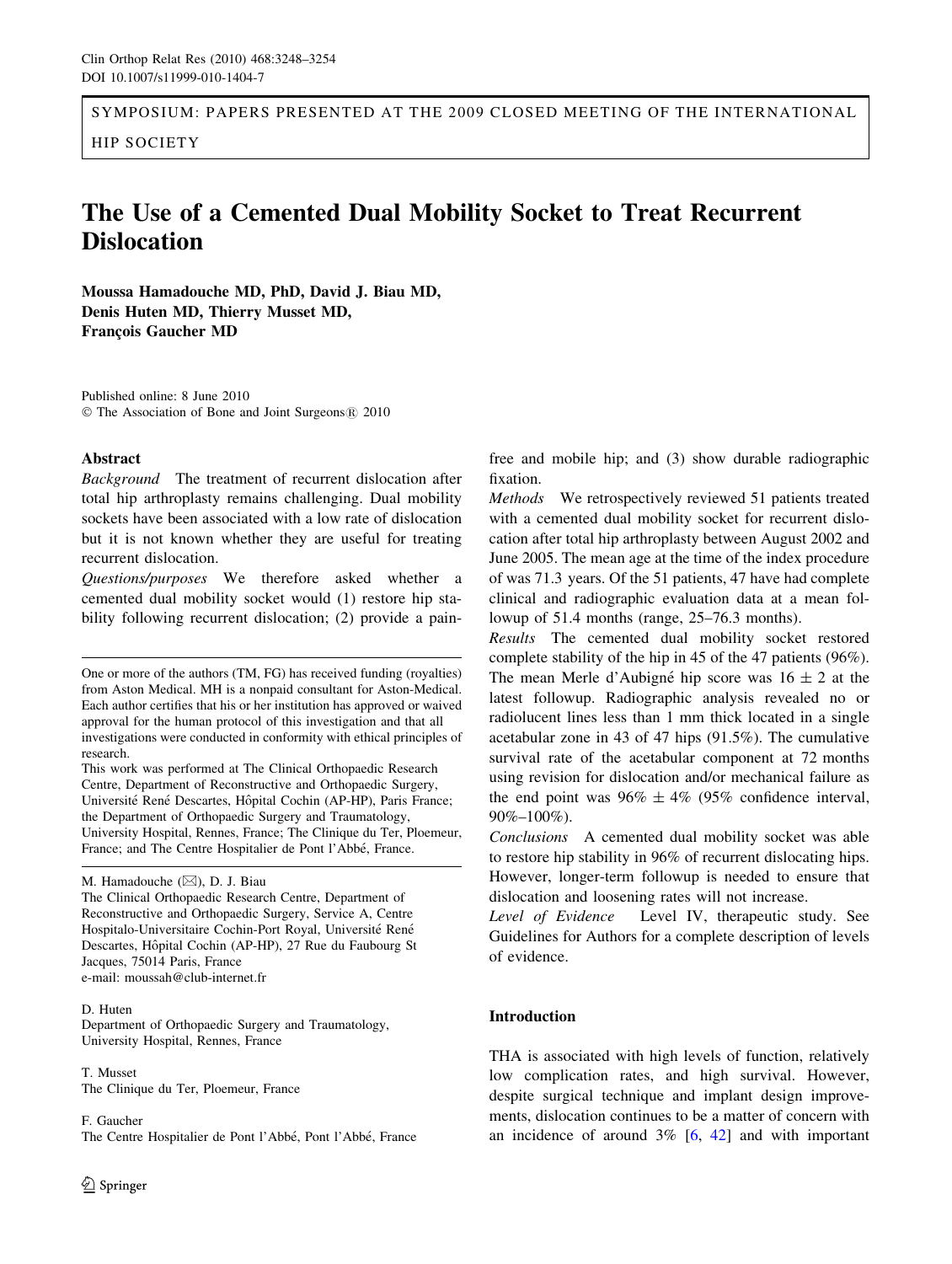functional and financial consequences [\[9](#page-5-0), [43](#page-6-0)]. Among the patients presenting with an episode of dislocation, approximately one-third may experience recurrence after nonoperative treatment [[48\]](#page-6-0). The outcomes of reoperation for recurrent dislocation have been variable with approximately one-third of patients experiencing redislocation despite a number of proposed methods of surgical treatment [[6,](#page-5-0) [11\]](#page-5-0).

Perhaps the most common option for treating recurrent dislocation in the United States is revision with a constrained acetabular component [\[46](#page-6-0)]. Two basic designs of constrained components are available: the locking ring system and the constrained tripolar device. Tripolar constrained devices reportedly provide 90% survival at 10 year followup with revision for redislocation or mechanical failure of the constraining mechanism as the end point [\[16](#page-5-0)]. However, other reports show lower rates of reducing recurrent dislocation even in the short-term, pointing out specific mechanisms of failure at each interface [\[10](#page-5-0), [13,](#page-5-0) [20\]](#page-6-0) and rates of actual or potential loosening of 12% after less than 3-year followup [\[26](#page-6-0), [45](#page-6-0), [49](#page-6-0)]. Another concept introduced in the late 1970s by Bousquet [[7\]](#page-5-0) to deal with these complex situations is an unconstrained tripolar device, a so-called dual mobility socket. Since this early period, a number of cemented and cementless designs have emerged in Europe, and some have been recently Food and Drug Administration-approved. Several studies have assessed the outcome of such devices in the prevention of dislocation in both primary and revision THAs [\[3](#page-5-0), [14](#page-5-0), [22,](#page-6-0) [28](#page-6-0), [29,](#page-6-0) [37–40\]](#page-6-0) and reported very low dislocation rates. Only two studies have assessed a dual mobility socket in the treatment of recurrent dislocation [[21,](#page-6-0) [30\]](#page-6-0). These studies that concerned mainly a cementless design showed residual hip instability in 0 and 3.7%, respectively.

We therefore asked whether a cemented dual mobility socket would (1) restore hip stability following recurrent dislocation; (2) provide a pain-free and mobile hip; and (3) show durable radiographic fixation.

#### Patients and Methods

After a minimum 2-year followup, we retrospectively reviewed 51 patients (51 hips) presenting with recurrent dislocation after primary or revision THA and treated with a cemented dual mobility socket between August 2002 and June 2005 at four tertiary centers. All patients gave informed consent for participation in the study. During this time we treated five patients with recurrent dislocation using other approaches. The indications for use of the dual mobility socket were patients (1) in whom no identifiable cause for dislocation could be identified or corrected; (2) in whom education and a spica cast or surgical attempts at stabilization failed; and (3) with a marked deficiency of the hip abductors. All patients were evaluated preoperatively and returned for followup visit at 6 weeks, 3 months, 6 months, 1 year, and annually thereafter. Of the 51 patients, two died before the minimal 2-year followup. One patient living in a foreign country was evaluated by his local physician, but we could not obtain his followup radiograph. One patient was lost to followup. The remaining 47 patients have had complete adequate clinical and radiographic evaluation at a minimum of 2-year followup with a mean followup of  $51.4 \pm 1.4$  months (range, 25–76.3 months).

There were 39 females and 12 males with a mean age at the time of the index procedure of  $71.4 \pm 11.5$  years (range, 41.1–91.8 years). The mean body mass index was  $26.4 \pm 6.5$  kg/m<sup>2</sup> (range, 17.6–36.6 kg/m<sup>2</sup>). The mean number of dislocation was  $3.3 \pm 1.4$  (median, 4; range, 2– 9). All patients had been initially treated nonoperatively, including education and a spica-type cast for a minimum of 6 weeks. Three patients had additionally been treated with trochanteric advancement and five with liner augmentation. The initial diagnosis was primary osteoarthritis in 35 hips, congenital hip dysplasia in five hips, inflammatory arthritis in three hips, posttraumatic osteoarthritis in three hips, femoral neck fracture in three hips, and osteonecrosis of the femoral head in two hips. An average  $2.0 \pm 1.3$  (range, 1–6) previous surgical procedures had been performed on these 51 hips. The dislocating hip was a primary arthroplasty in five patients, a first revision in 20, a second revision in 13, a third revision in seven, a fourth revision in five, and a fifth revision in one. Four hips had been previous infected although at the time of the index surgery the infections were controlled. Eleven hips had a Kerboull acetabular reinforcement device [[25\]](#page-6-0) that was used in conjunction with allograft in eight hips. The acetabular and the femoral components were loosened in six and four hips, respectively.

The Medial Cup® (Aston Medical, Saint Etienne, France) cemented dual mobility socket was used in all hips. This device (Fig. [1](#page-2-0)) consists of a spherocylindrical M30NW stainless steel outer shell with a peripheral rim and concentric grooves for cement fixation with a highly polished inner surface. This shell articulates with a compression-molded GUR 1050 ultrahigh-molecular-weight polyethylene mobile component sterilized with 2.5 Mrad of gamma radiation in a vacuum atmosphere. The opening diameter of the all-polyethylene mobile component is 6% smaller than that of the femoral head, and its minimal thickness ranges from 6.3 mm to 13 mm for 46 and 62 mm outer diameter shells, respectively. The femoral head is captured in the polyethylene component using a snap-fittype mechanism, the latter acting as a large unconstrained head inside the metal cup. This principle creates two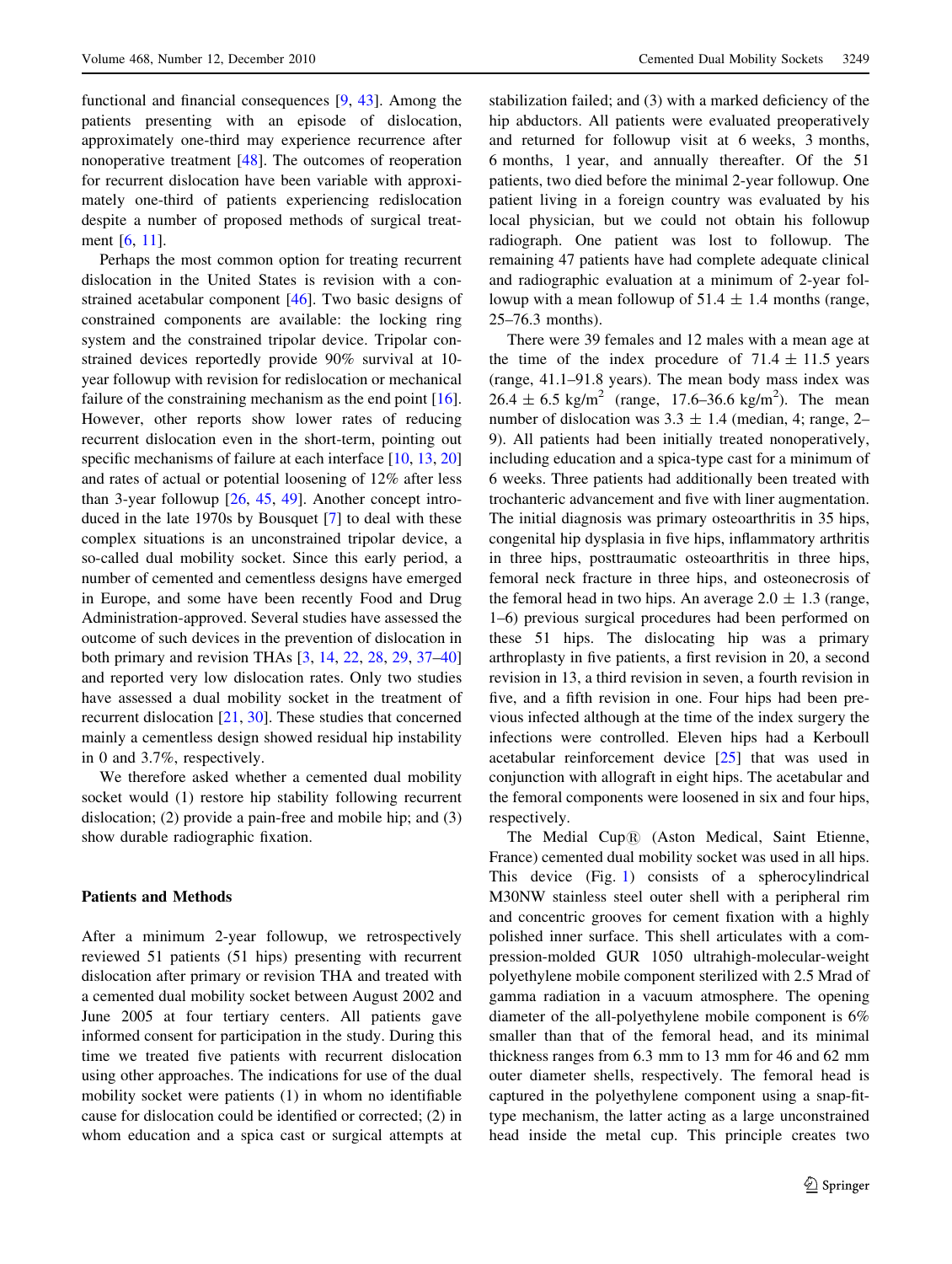<span id="page-2-0"></span>

Fig. 1 Photograph of the Medial Cup $\circledR$  tripolar unconstrained acetabular component (Aston Medical) consisting of, from inside out, a spherical mobile polyethylene insert that accepts a 22.2- or 28 mm femoral head and is not constrained into a spherocylindrical metal shell.

articulations: an inner bearing between the femoral head and the insert and an outer bearing between the insert and the shell. The thickness of the metal shell is 1.7 mm at the apex and 3.4 to 4.2 mm at the equator. This medializes the center of rotation of the polyethylene insert approximately 5 mm when compared with the center of rotation of the metal shell, increasing the stability of the device (Fig. 2). No locking ring or other means of constraint was associated. This device is available for use with either a 22.2- or 28 mm-diameter femoral head. In the current series, only a 22.2-mm femoral head were used, and the mean size of the shell was  $51.2 \pm 4.2$  mm (range, 46–60 mm).

The operative approach for the index operation was transtrochanteric (standard, modified, or extended) in 31 hips, posterolateral in 17 hips, and lateral without a trochanteric osteotomy in the remaining three hips. The femoral component was revised in 20 hips, and only the femoral head was exchanged in two hips. Femoral component revision was associated with femoral bone stock reconstruction in three hips, using proximal femoral allograft in two hips, and morselized bone grafting in one hip. The 16 well-fixed cemented femoral components were revised for ease of the acetabular revision. In these hips, a cement-in-cement procedure was performed on the femoral side. On the acetabular side, the socket was systematically removed, and fibrous tissue was completely excised. Bone



Fig. 2 Diagram of the Medial cup $\overline{R}$  design indicating the medialization (1) of the center of rotation of the polyethylene insert  $(\alpha)$  when compared with the center of rotation of the metal shell  $(\beta)$ , the spherocylindrical design of the metal shell decreasing stresses at the periphery of the shell (2) and the good congruity between the femoral neck and the polyethylene rim (3).

loss then was assessed and when judged necessary by the operating surgeon, bony reconstruction was performed using a Kerboull acetabular reinforcement device in 22 hips in association with allograft in 13 hips, hydroxyapatite in one hip, autograft in one hip, and cement in the remaining seven hips. Moreover, in an additional hip, allograft was used without a reinforcement device to treat a cavitary defect. The cavity then was washed using pulsatile lavage and dried, and the shell was cemented with CMW Type 3 bone cement loaded with gentamycin (DePuy 3; DePuy, Exeter, Devon, UK) that was mixed in air and hand-packed. The mobile all-polyethylene component was snapped on the femoral head using a specifically designed power press and placed into the metal shell.

Postoperatively, patients received systemic antibiotics for 48 hours, nonsteroidal anti-inflammatory drugs (ketoprofen; 100 mg/day) for 5 days to prevent heterotopic ossification, and anticoagulation therapy (enoxaparin; 40 mg/day) for 5 weeks. Immediately after the operation, passive motion exercises of the involved joint were begun with the assistance of a therapist and were continued until active motion of the hip was possible. The patients were free to walk with two supports after 3 days. Full weightbearing was allowed after 6 weeks for patients operated on through a transtrochanteric approach, and allowed immediately as tolerated in the remaining patients. No specific measures were undertaken to prevent redisolocation, including restrictions to mobility, use of an abduction brace, or a hip spica cast.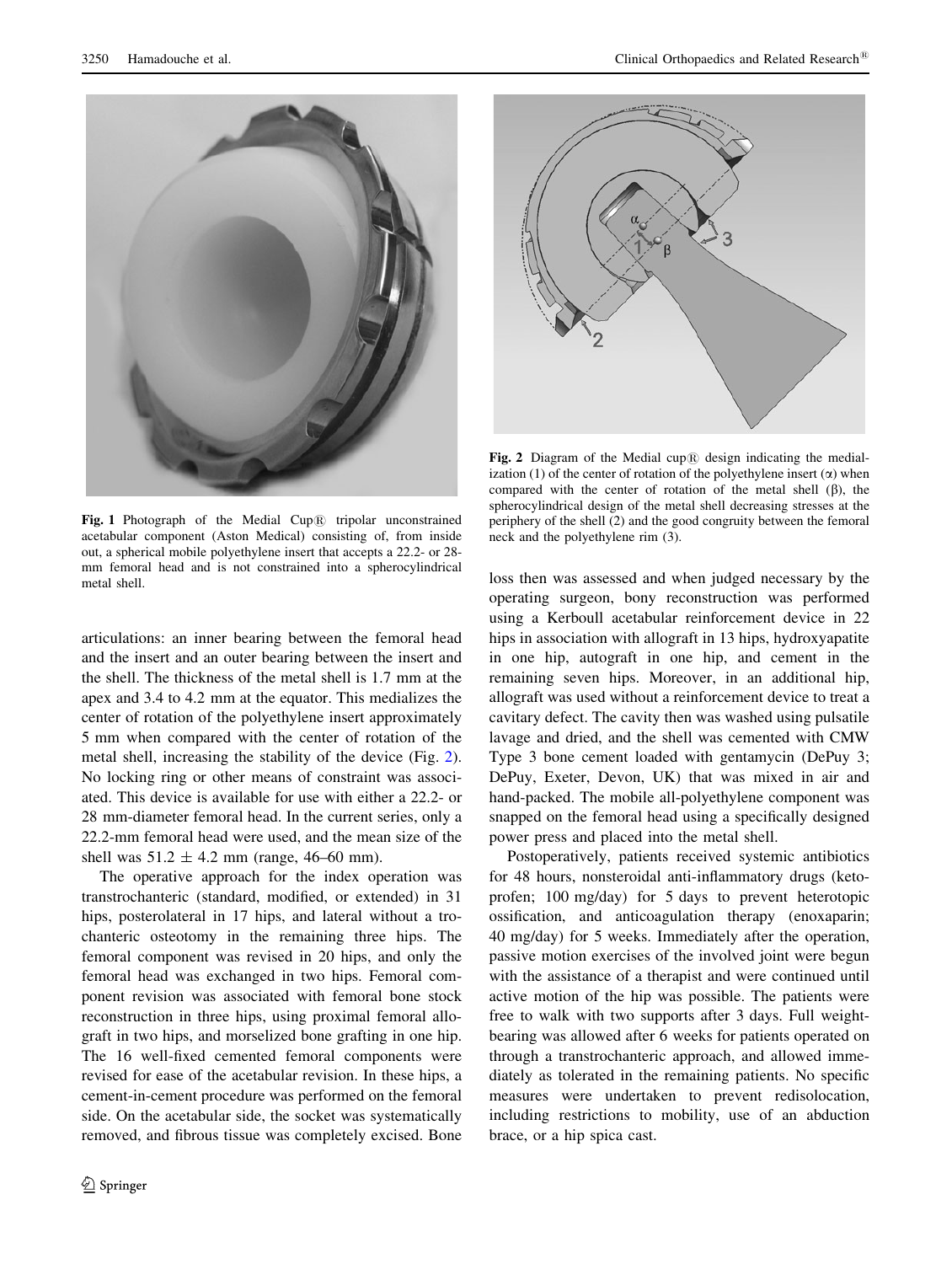Hip functional results were rated according to the Merle d'Aubigné [[35\]](#page-6-0) grading system by independent observers (DJB, DH, NB). Instability of the hip was defined as a dislocation or a subluxation. Subluxation was defined as perception by the patient of an abnormal hip movement accompanied by an audible thud or clunk of the hip often associated with pain.

Serial anteroposterior radiographs of the pelvis were analyzed by three independent observers (DJB, DH, NB). The inclination angle of the cup and the presence and progression of radiolucent lines according to the zones described by De Lee and Charnley [[12\]](#page-5-0) were evaluated on the pelvic side. Loosening of the socket was defined as cup migration exceeding  $3 \text{ mm}$ , angular rotation exceeding  $3^\circ$ , or a continuous radiolucent line wider than 2 mm (reflecting the observer's confidence in his ability to detect radiolucent lines on plain radiographs). Parameters investigated on the femoral side included progression of radiolucent lines according to the seven zones described by Gruen et al. [[18\]](#page-6-0) and subsidence of the stem. Loosening of the stem was defined according to the criteria of Barrack et al. [\[4](#page-5-0)]. Definite, probable, and potential evidence of loosening were considered in this study. Periprosthetic cystic or scalloped lesions exceeding 2 mm in diameter that had not been noted on the immediate postoperative radiograph were defined as osteolysis (we are unaware of studies of interobserver variability to make this assessment).

We performed a survivorship analysis according to the actuarial method on the entire cohort using revision for redislocation and/or mechanical failure of the acetabular component and redislocation at the time of followup as the end points. The survival curve was derived from the cumulative survival rate over time as calculated from the actuarial life table [\[33](#page-6-0)]. We calculated the SE, given as a percentage, and the 95% confidence intervals from the data in the life table [\[36](#page-6-0)]. Comparison of preoperative and last followup clinical parameters was performed using the Wilcoxon rank test. We performed analyses with Stat-View statistical software (Version 5.0; SAS Institute, Cary, NC).

#### **Results**

The cemented dual mobility socket restored stability of the hip in 45 of the 47 patients (95.7%). Two patients (4.3%) had further episodes of posterior dislocation. These occurred between the polyethylene insert and the metal shell in one hip, whereas the other occurred between the femoral head and the mobile polyethylene insert 32 and 72 months after the index arthroplasty, respectively. The dislocation that occurred between the mobile insert and the shell was related to a technical error with a highly abducted socket. The intraprosthetic dislocation occurred in an active patient and was due to wear and fatigue deformation of the capturing area. Both hips underwent revision to a new dual mobility socket. With redislocation as the end point, the cumulative survival rate at 36 months was  $97.8\% \pm 3.8\%$  (95% confidence interval, 93.7%–100%).

The mean Merle d'Aubigné functional hip score increased from  $13.4 \pm 4.1$  (median, 14; range, 8–18) preoperatively to  $15.8 \pm 2.2$  (median, 16; range, 9–18) points at the time of the last followup ( $p = 0.0003$ ). Twenty patients had no pain in the involved joint, fifteen patients had moderate pain that did not restrict their activity level, and twelve patients had pain that limited the duration for which they were able to walk to less than thirty minutes. The range of flexion was greater than  $90^\circ$  in 43 hips and  $75^{\circ}$  to  $85^{\circ}$  in four hips. At the latest followup, the mean range of flexion of the series was  $101.7^{\circ} \pm 12.6^{\circ}$  (median, 100 $^{\circ}$ ; range, 70 $^{\circ}$ -130 $^{\circ}$ ).

The mean abduction angle of the socket was  $47^{\circ} \pm 8^{\circ}$ (median,  $45^{\circ}$ ; range  $31^{\circ} - 63^{\circ}$ ). Of the 47 acetabular components, 35 (75%) had no radiolucent line; four (9%) had a radiolucent line in Zone I, three (6%) in Zone III, and four (9%) in Zones I and III (Fig. [3](#page-4-0)). In all these hips, the radiolucent lines were less than 1 mm in thickness and were nonprogressive. One hip (2%) had a complete and progressive radiolucent line thicker than 2 mm associated with a migrated acetabular component. This patient had a revision procedure pending at the time of the last followup. On the femoral side, no component was loose or had been revised during the followup period. None of the 47 hips had a lytic lesion (cystic or scalloped) on either the femoral or the acetabular side. With revision for redislocation and/or mechanical failure of the acetabular component as the end point, the cumulative survival rate at 72 months was  $95.7\% \pm 4.6\%$  (95% confidence interval, 90.0%–100%).

#### Discussion

To date, the most widely used surgical option for recurrent instability after THA in the absence of a correctable identified cause is likely the constrained acetabular components [[6,](#page-5-0) [46\]](#page-6-0). However, this type of device has a complex design involving a number of parts, and several specific failure modes have been described in the literature [\[5](#page-5-0), [10](#page-5-0), [12](#page-5-0), [15,](#page-5-0) [20,](#page-6-0) [24](#page-6-0), [32](#page-6-0), [34,](#page-6-0) [47\]](#page-6-0). The concept of dual mobility introduced in France over 30 years ago combines a low friction inner bearing and an ultralarge effective femoral head. This concept proved effective in the prevention of dislocation following primary and revision THA, even in patients at risk for dislocation [[3,](#page-5-0) [14](#page-5-0), [22](#page-6-0), [28,](#page-6-0)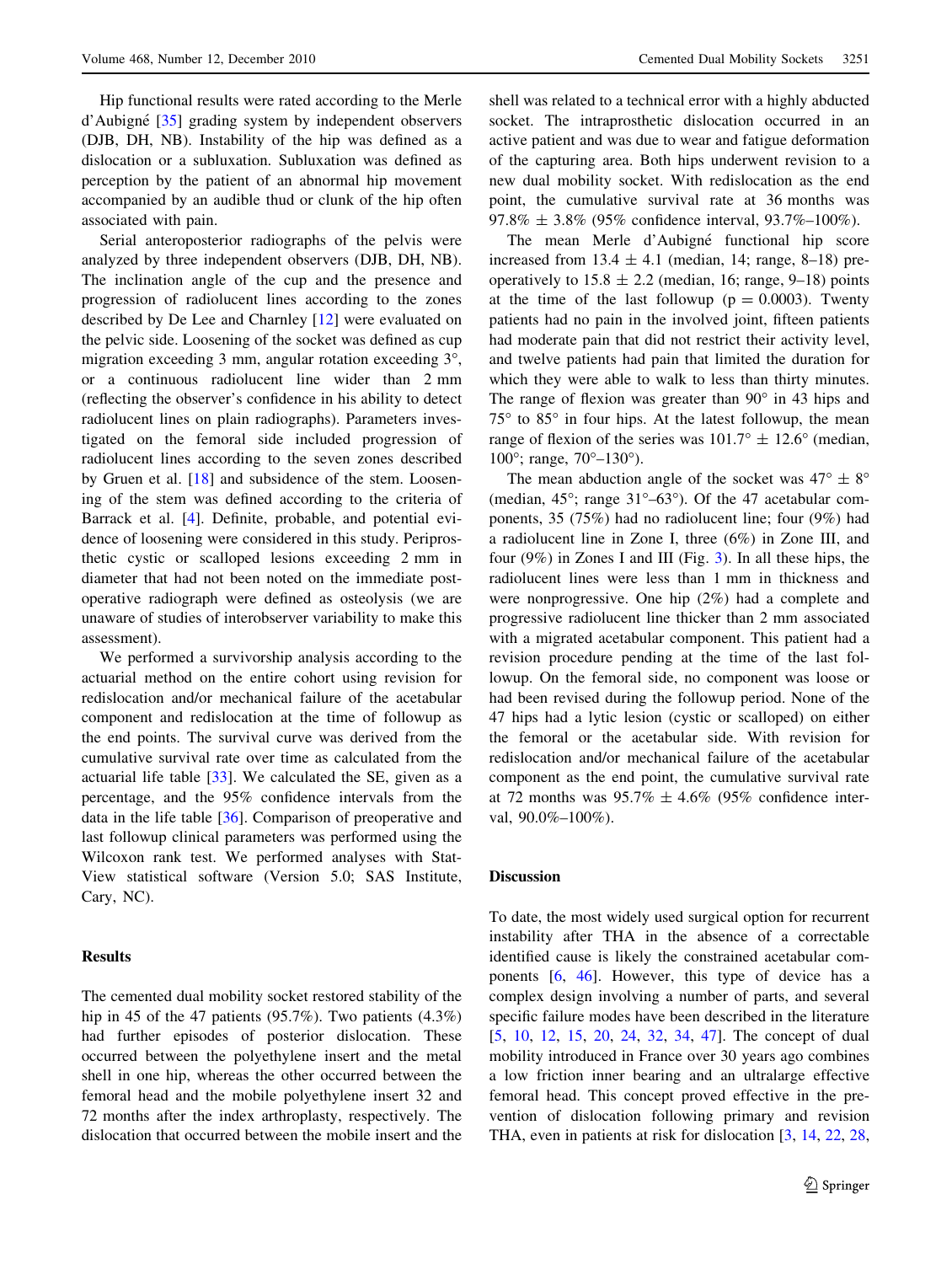<span id="page-4-0"></span>

Fig. 3A–D A 66-year-old man presented with recurrent dislocation after revision THA of the right hip. (A) The patient had a THA for posttraumatic osteoarthritis 15 years after a posterior column acetabular fracture that was operated on. He experienced recurrent dislocations that were unsuccessfully treated with trochanteric advancement and augmentation of the acetabular liner. (B) A third revision was performed using a Kerboull acetabular reinforcement device with allograft and trochanteric advancement fixed with wires and a claw plate. (C) Although trochanteric consolidation was obtained, and no component malposition was noted, the patient continued to experience dislocation. (D) The patient underwent revision to a cemented tripolar unconstrained acetabular component. He described episodes of transient instability during stair climbing but is otherwise not limited in his daily activities. Fifty-one months postoperatively, the radiograph shows no radiolucent line and no sign of loosening or impingement.

[29](#page-6-0), [37–40](#page-6-0)]. However, dual mobility in the treatment of hip instability has been reported only twice in the literature [\[21](#page-6-0), [30\]](#page-6-0). Both studies used mostly a cementless design which fixation can be changeling in revision surgery. Our aim was to evaluate the ability of a cemented dual mobility socket to restore stability to the recurrently unstable THA, grant a pain-free and mobile hip, and provide durable radiographic fixation.

There are several limitations of our study. First, owing to the retrospective design the group of patients was heterogeneous as it included isolated acetabular revision (with

Table 1. Main published results of constrained acetabular components and dual mobility in the treatment of recurrent dislocation

| Authors                              | Number<br>of hips | Mean<br>followup<br>(months) | Repeat<br>dislocation<br>$(\%)$ | Radiographic<br>loosening |
|--------------------------------------|-------------------|------------------------------|---------------------------------|---------------------------|
| Bipolar constrained                  |                   |                              |                                 |                           |
| Anderson et al. [2]                  | 18                | 31                           | 29                              | $0\%$                     |
| Berend et al. [5]                    | 138               | 128                          | 28.9                            | NA                        |
| Tripolar constrained                 |                   |                              |                                 |                           |
| Goetz et al. $[16]$                  | 56                | 122                          | 7%                              | 4%                        |
| Goetz et al. $[17]$                  | 56                | 64                           | 4%                              | NA.                       |
| Khan et al. $[26]$                   | 34                | 32                           | 3%                              | 11.8                      |
| Shapiro et al. $[44]$                | 87                | 58                           | 2.8                             | 8.2                       |
| Shrader et a. $[45]$                 | 110               | 35                           | $1.8\%$                         | 14%                       |
| Dual mobility                        |                   |                              |                                 |                           |
| Guyen et al. [21]                    | 54                | 48                           | 3.7%                            | 0%                        |
| Leclercq et al. $[30]$               | 13                | 4                            | $0\%$                           | NA                        |
| Hamadouche et al.<br>[current study] | 51                | 51                           | 4%                              | 2%                        |

 $NA = not available$ .

and without bone deficiency) and revision of both components. However, this limitation is inherent to all revision series for recurrent dislocation due to the multifactorial causes that contribute to THA instability. Second, ours is a relatively short-term followup study. The time is adequate for identifying most patients with recurrent dislocation after the procedure, but not to determine long-term survival. However, with similar followup, other designs have proved unsatisfactory in terms of redislocation prevention [\[2](#page-5-0)] or worrisome in terms of actual or potential mechanical failures, including constraint mechanism breakage or radiographic loosening [[26,](#page-6-0) [45](#page-6-0)].

We found a dual mobility socket provided complete restoration of hip stability in 45 of the 47 hips (96%). These results are comparable to those obtained with tripolar constrained components, and appear far better when compared with bipolar constrained components at similar followup (Table 1). Our results are in accordance with those of Guyen et al. [\[21](#page-6-0)] who reported on a series of 54 patients with unstable THA treated with a current design of dual mobility socket (cementless in 43 hips). Of the 54 patients, one patient had a single episode of dislocation at the metal-polyethylene insert interface, and two required revision because of dislocation at the inner bearing. Dislocation of the femoral head from the mobile polyethylene component inside the metal shell (so-called intraprosthetic dislocation) represents a specific complication of dual mobility socket [[31\]](#page-6-0). This phenomenon can occur through impingement of the femoral neck or varus tilting of the mobile component leading to rim fatigue damage and wear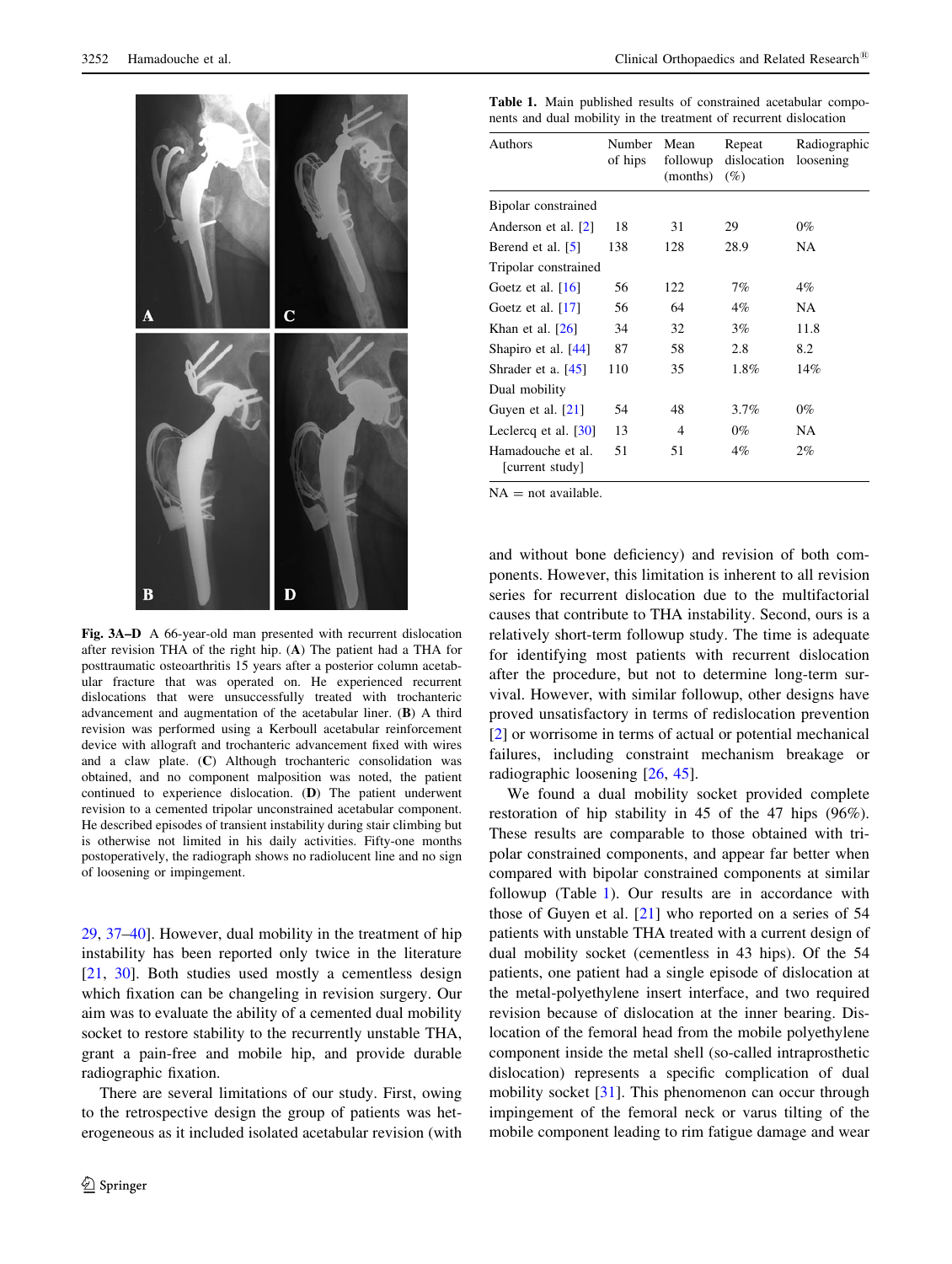<span id="page-5-0"></span>of the capturing area of the polyethylene insert [1]. To reduce the consequences of the femoral neck to mobile insert impingement (so-called third articulation), it is recommended to use a highly polished surface and thin femoral neck below the Morse taper, and a high head to neck ratio. Also, the use of skirted heads should be avoided. In addition, various design factors of the dual mobility socket can play a role in the occurrence of intraprosthetic dislocation including thickness of the polyethylene at the capturing area, shape of the rim of the metal shell and eccentric rotation center of the metal shell and mobile insert. In the current study, a medialized dual mobility socket has been used to avoid varus tilting of the mobile polyethylene component, this design resulting in a counterbalancing valgus moment as been demonstrated in vitro with a bipolar prosthesis [\[27](#page-6-0)]. We are not aware of any study evaluating the advantage of one design over another in clinical practice.

Only 35 of our 47 patients had no to moderate pain at the latest followup, reflecting the complexity of this population that had multiple operations about the hip. The mean range of flexion of the current series of  $101^\circ$  is in accordance with the in vitro results obtained by Guyen et al. [\[19](#page-6-0)] and higher than the results obtained with constrained acetabular component [[26\]](#page-6-0).

Radiographic analysis revealed no or radiolucent lines less than 1 mm thick located in a single acetabular zone in 43 of 47 hips (91.5%), and one socket that was considered loosened with a complete and progressive radiolucent line. Although cemented metal sockets have provided high loosening rates in some reports [8, [23,](#page-6-0) [41\]](#page-6-0), we did not observe this complication. This might be related to the fact that with a dual mobility device, most of the motion occurs within the inner bearing [1], avoiding overstressing the cement-metal and the bone-cement interfaces. These results appear better when compared to recent studies providing detailed radiographic analysis of constrained acetabular components at less than 3-year followup (Table [1\)](#page-4-0).

The use of a cemented dual mobility socket has provided restoration of hip stability in 96% of patients presenting with recurrent dislocation, with less mechanical complication and loosening rates than have been reported with constrained systems. However, longer-term followup is needed to ensure dislocation and loosening rates will not increase. We believe this device should be limited to the prevention of dislocation in high risk patients and to the treatment of THA instability with abductor mechanism disruption, or in patients in whom no identifiable cause for dislocation could be identified or corrected.

Acknowledgments We dedicate this paper to the memory of Frantz Langlais, MD. We thank O. Chaix, MD, and Jean Pierre Courpied, MD, for contributing patients and Nicolas Barba, MD, for help in gathering data.

#### References

- 1. Adam P, Farizon F, Fessy MH. Dual articulation retentive acetabular liners and wear: surface analysis of 40 retrieved polyethylene implants [in French]. Rev Chir Orthop. 2005;91: 627–636.
- 2. Anderson MJ, Murray WR, Skinner HB. Constrained acetabular components. J Arthroplasty. 1994;9:17–23.
- 3. Aubriot J, Lesimple P, Leclercq S. Study of Bousquet's noncemented acetabular implant in 100 hybrid total hip prostheses (Charnley type cemented femoral component). Average 5-year follow-up [in French]. Acta Orthop Belg. 1993;59(Suppl 1):267– 271.
- 4. Barrack RL, Mulroy RD, Harris WH. Improved cementing techniques and femoral component loosening in young patients with hip arthroplasty. A 12-year radiographic review. J Bone Joint Surg Br. 1992;74:385–389.
- 5. Berend KR, Lombardi AV, Mallory TH, Adams JB, Russell JH, Groseth KL. The long-term outcome of 755 consecutive constrained acetabular components in total hip arthroplasty examining the successes and failures. J Arthroplasty. 2005; 20(Suppl 3):93–102.
- 6. Berry DJ. Unstable total hip arthroplasty: detailed overview. Instr Course Lect. 2001;50:265–274.
- 7. Bousquet G, Gazielly DF, Giradin P, Debiesse JL, Relave M, Israeli A. The ceramic coated cementless total hip arthroplasty. Basic concepts and surgical technique. J Orthop Surg Tech. 1985;1:15–28.
- 8. Cates HE, Faris PM, Keating EM, Ritter MA. Polyethylene wear in cemented metal-backed acetabular cups. J Bone Joint Surg Br. 1993;75:249–253.
- 9. Chandler RW, Dorr LD, Perry J. The functional cost of dislocation following total hip arthroplasty. Clin Orthop Relat Res. 1982;168:168–172.
- 10. Cooke CC, Hozack W, Lavernia C, Sharkey P, Shastri S, Rothman RH. Early failure mechanisms of constrained tripolar acetabular sockets used in revision total hip arthroplasty. J Arthroplasty. 2003;18:827–833.
- 11. Daly PJ, Morrey BF. Operative correction of an unstable total hip arthroplasty. J Bone Joint Surg Am. 1992;74:1334–1343.
- 12. De Lee JG, Charnley J. Radiological demarcation of cemented sockets in total hip replacement. Clin Orthop Relat Res. 1976;121:20–32.
- 13. Della Valle CJ, Chang D, Sporer S, Berger RA, Rosenberg AG, Paprosky WG. High failure rate of a constrained acetabular liner in revision total hip arthroplasty. J Arthroplasty. 2005;20(Suppl 3):103–107.
- 14. Farizon F, de LR, Azoulai JJ, Bousquet G. Results with a cementless alumina-coated cup with dual mobility. A twelve-year follow-up study. Int Orthop. 1998;22:219–224.
- 15. Fisher DA, Kiley K. Constrained acetabular cup disassembly. J Arthroplasty. 1994;9:325–329.
- 16. Goetz DD, Bremner BR, Callaghan JJ, Capello WN, Johnston RC. Salvage of a recurrently dislocating total hip prosthesis with use of a constrained acetabular component. A concise follow-up of a previous report. J Bone Joint Surg Am. 2004;86: 2419–2423.
- 17. Goetz DD, Capello WN, Callaghan JJ, Brown TD, Johnston RC. Salvage of a recurrently dislocating total hip prosthesis with use of a constrained acetabular component. A retrospective analysis of fifty-six cases. J Bone Joint Surg Am. 1998;80:502–509.